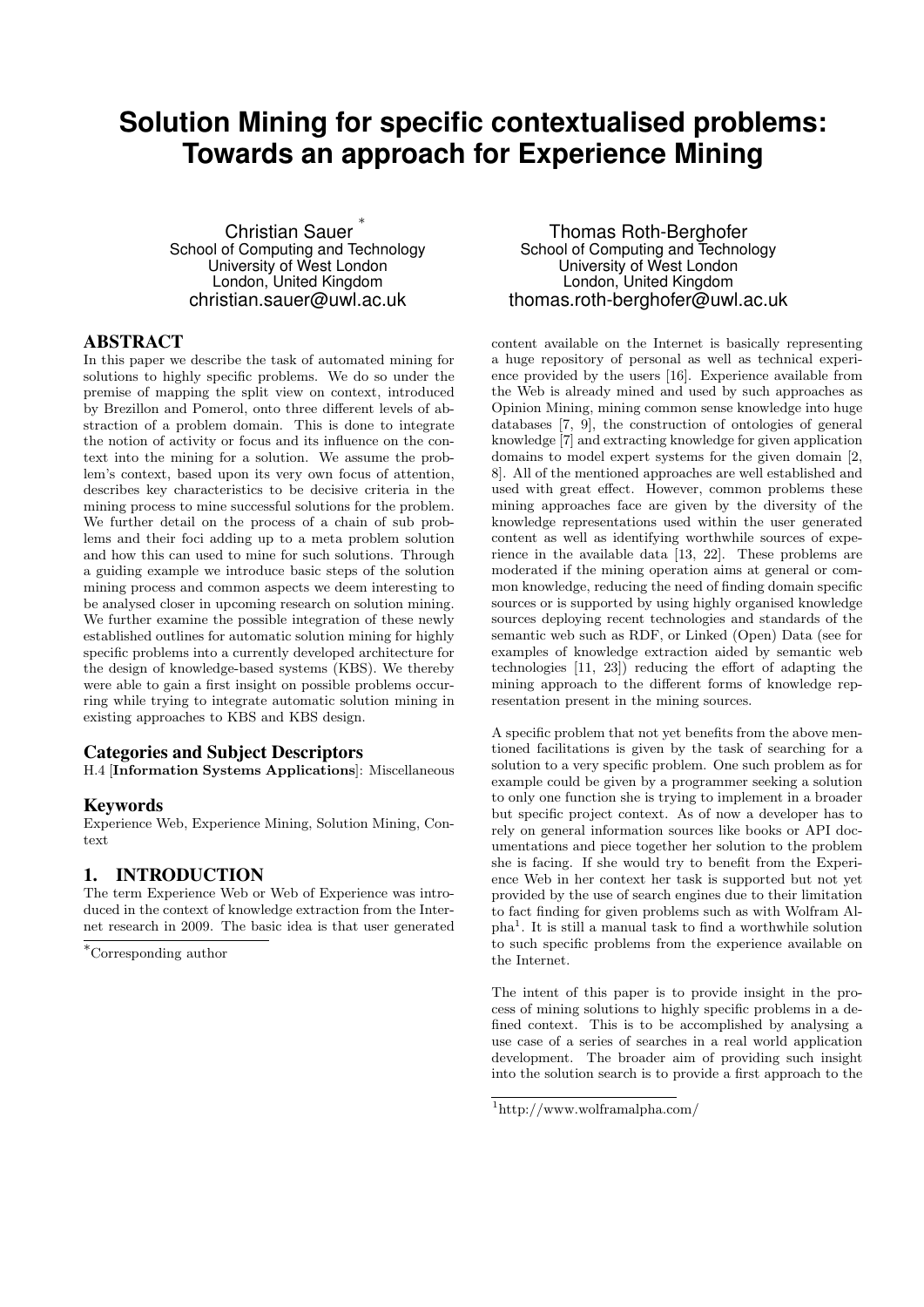definitions of the steps and sub-tasks involved in searching for a solution to a contextualised specific problem and to encourage the cross-fertilisation of ideas regarding the improvement of the identified tasks and thus formulate a new research approach to this problem and highlight a number of key technical challenges that must be solved. The specific aim of the analysis is given by the goal of determining the possibility to integrate an automated form of solution mining for contextualised specific problems into the SEASALT<sup> $^{exp}$ </sup> architecture [18, 19] where this task is required to be performed in an automated way in the knowledge acquisition step of the architecture and thus needs the identified key technical challenges of the task resolved (see section 5).

The rest of the paper is structured as follows: In section 2 an overview to the Experience Web is given regarding the different forms of knowledge representations present there and an outline of the problems induced by these varying representations for knowledge mining. Section 2 also elaborates on related work in experience mining and its use so far. In section 3 we introduce the problem of mining solutions to contextualised specific problems and present the use case on which the analysis of the solution mining process is built. Section 4 then presents sub tasks and their respective challenges encountered during the process of solution mining. We further propose a first attempt to a process model describing the task of mining for solutions for contextualised specific problems. In section 5 we discuss possibilities to integrate automated forms of the sub-tasks identified in section 4 into the SEASALT<sup>exp</sup> architecture. Section 6 summarises the paper and provides an outlook on next steps.

### 2. RELATED WORK

One of the fastest growing kinds of data with respect to volume on the Web is user generated content (UGC). This content is mostly in the form of semi-structured texts. UGC often contains artifacts of user experiences, expressed explicitly or implicitly [16]. Extracting this information, often describing experiences, is still a task not easily accomplished by a machine. This is mainly due to the fact that most of it is unsystematic and thereby hard to retrieve efficiently and thus cannot be mined and reused easily [3]. The Web 2.0 and its forms of user communities becoming more user-friendly results into more and more users participating in one of the many forms of web communities Web 2.0 offers [4]. Following the idea of the Experience Web [27] one has to ask how experience is at the current time mined and reused and thus how the Experience Web is exploiting at the moment and which approaches are used for this. Figure 1 provides an overview of the contents forming the Experience Web.

Current exploits of the Experience Web are for example given by Opinion Mining. As Gordon and others [7, 15, 9], point out a currently well-established approach to harvest experience from the Experience Web aims at personal web logs stories and the extraction of experience from the stories present there. This approach of extraction from web-log stories is also widely employed in the area of Opinion Mining (see [14] for a survey of the approaches to opinion mining). Another area where experience mining is used is given by the extraction of common-sense knowledge from the UGC available from the Web 2.0 [7, 15, 21]. These approaches aid the field of common-sense reasoning for example in that way



Figure 1: The Experience Web [16]

as to build up a large database of common-sense experience to allow reasoning automated upon this [7]. Aiming also to support common-sense reasoning but also for more specific tasks, is work to extract situation ontologies from the available user experiences on the Experience Web. This approach also helps to model context aware systems as it involves the storage of situational context in the given ontologies [10]. These approaches of extracting and using experience from the Experience Web are to be seen at the 'broad' or most abstract end of the spectrum of possible uses of experience mining or experience extraction. The 'fine' or most concrete end of the spectrum is given by extracting knowledge from the Experience Web to model domain specific knowledge for very specific domains given. This extraction of very specific knowledge for domains is helping to model these domains in, for example, knowledge based systems intended for decision support or planning tasks. However this approach does not try to mine for solutions to a specific problem directly, but aids to model the domains for the later automated generation or retrieval of a solution in a separate knowledge based systems [24, 2, 8, 17, 12].

Despite all of the above mentioned approaches to benefit from the experiences available from the Experience Web it is still accessible only to certain approaches of knowledge extraction. Either the approaches aiming at very broad, respectively highly abstract or common-sense knowledge or the very specific ones, that are aiming at domain specific knowledge artefacts in a precisely defined domain.

Both approaches, aiming for abstract or aiming for specific knowledge, benefit from the use of semantic web technologies. Using these technologies, such as RDF or Open Data standards, within the web communities composing the Experience Web aids to provide a coherent and machine readable form of knowledge representation which in turns eases the effort necessary to extract the experiences present in these web communities. Thus a current research in the context of this paper is given by the analysis of knowledge representations used in web communities, the questions of how to formalise knowledge present and/or generated from the extraction process and how semantic web technologies and there strict use can aid the tasks of extracting experience from the Experience Web.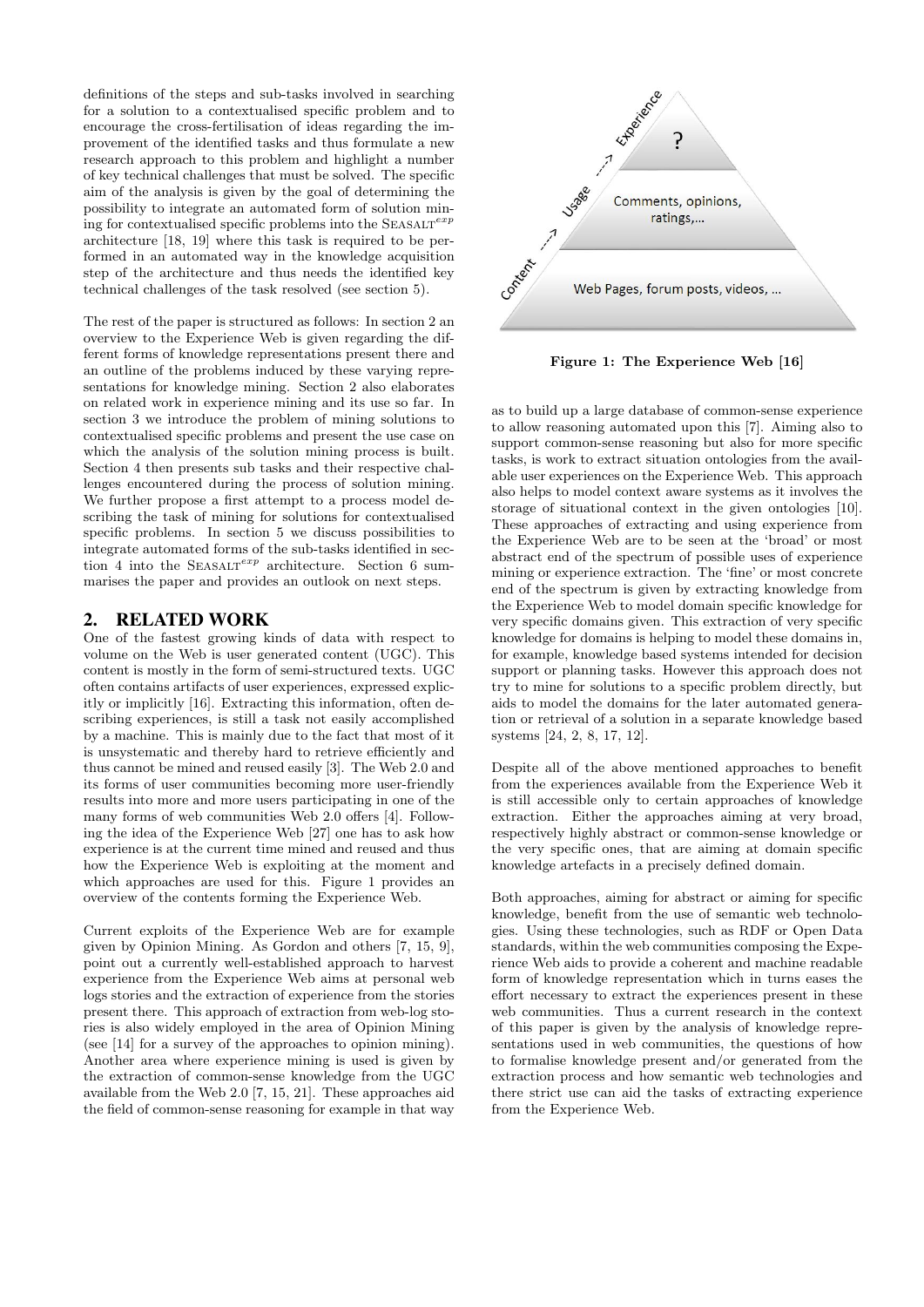# 3. SCENARIO AND PROBLEM DESCRIP-**TION**

The following problem is often encountered in real world programming assignments: The development of a Java based<sup>2</sup> application deploying a rich GUI to generate and interact with a complex 3 dimensional scene which was generated with the use of the Java3D library<sup>3</sup>. The basic assumption within the scenario is further that the developer is already experienced with the Java programming language but has only minor knowledge of the specific use of the functionalities the Java3D library provides.

To ease the development of the overall application it was implemented following the rapid prototyping approach. Thus the design of the overall application and its features were known at the start of the implementation but the actual implementation started with a minimal runnable prototype implementing the most basic features, in this case to display a single 3D Cube in a window, and from there on select features of the overall application as sub problems to be implemented in successive iterations to develop a series of prototypes with a growing number of features of the overall application. This approach is common practise in Software Development and backed up by several approaches from the field of Software Engineering. So basically the main Problem, given by the development of the application itself is broken down into a series of sub problems, each aiming at implementing a feature of the overall application. These sub problems are all bound to the context of achieving the goals given for the overall application as well as to the sub contexts of the neighbouring sub problem, i.e., previous prototypes and next prototype to be implemented. Context here is defined as: 'Context is what constrains a problem solving without intervening in it explicitly.' [6]

Further we are following Brezillon and Pomerol's consideration of three kinds of context within the examined scenario [6]. These three types of context are the external knowledge, the contextual knowledge and the proceduralised context.

Brezillon and Pomerol assume that at a given focus of attention the context can be distinguished into a part of the context that is relevant to the given focus and one that is not. The non-relevant part of the context is called external knowledge while the relevant part is called contextual knowledge [5]. The relevant knowledge or contextual knowledge thus depends upon the current focus of attention, given in our scenario by the implementation of a sub problem. A part of it will always be invoked, assembled structured and situated according to the given focus, resulting into a proceduralised context which in our scenario would be the implementation of a sub problem [5]. Figure 2 provides an overview of Brezillon and Pomerol's view of context.

So the three forms of context identified by Brezillon and Pomerol can be translated into the scenario described in this paper in the following way:

• The external knowledge is given by the general pro-<sup>2</sup>http://www.oracle.com/technetwork/java/index.html  $3$ http://java3d.java.net/



Figure 2: The three forms of context [5]

gramming context and can be mined for example from within API documentations and/or general programming knowledge.

- The contextual knowledge is given by the context(s) relevant for the actual focus which is given by the implementation step at hand, aiming at the implementation of a single feature of the overall application.
- The proceduralised context can be seen as a 'chunk of knowledge' and is defined within our scenario as the very specific constrains defining the Solution the developer searches for at his current task-focus.

Please keep in mind that the proceduralised context can be seen as a chunk of, also contextual, knowledge [5] which can be transferred back to the surrounding contextual or even general knowledge after it once was defined/used [25, 5]. Even if 'only' the specific context-information for a given focus could be determined as a proceduralised context this information is still valuable for the mining for a solution to the focus, in our case sub problem given by the feature implementation from the available experience on the Experience Web. Figure 3 maps the application of Brezillon and Pomerol's view on context on the present scenario of implementing an application following the rapid prototyping approach.

The problem at hand now is it to mine for former established / generated proceduralised contexts, i.e., chunks of highly specific knowledge which can be used as solutions to the specific problem at hand given by the implementation of a sub problem, i.e., a single feature in the meta context of



Figure 3: The three forms of context mapped to the guiding example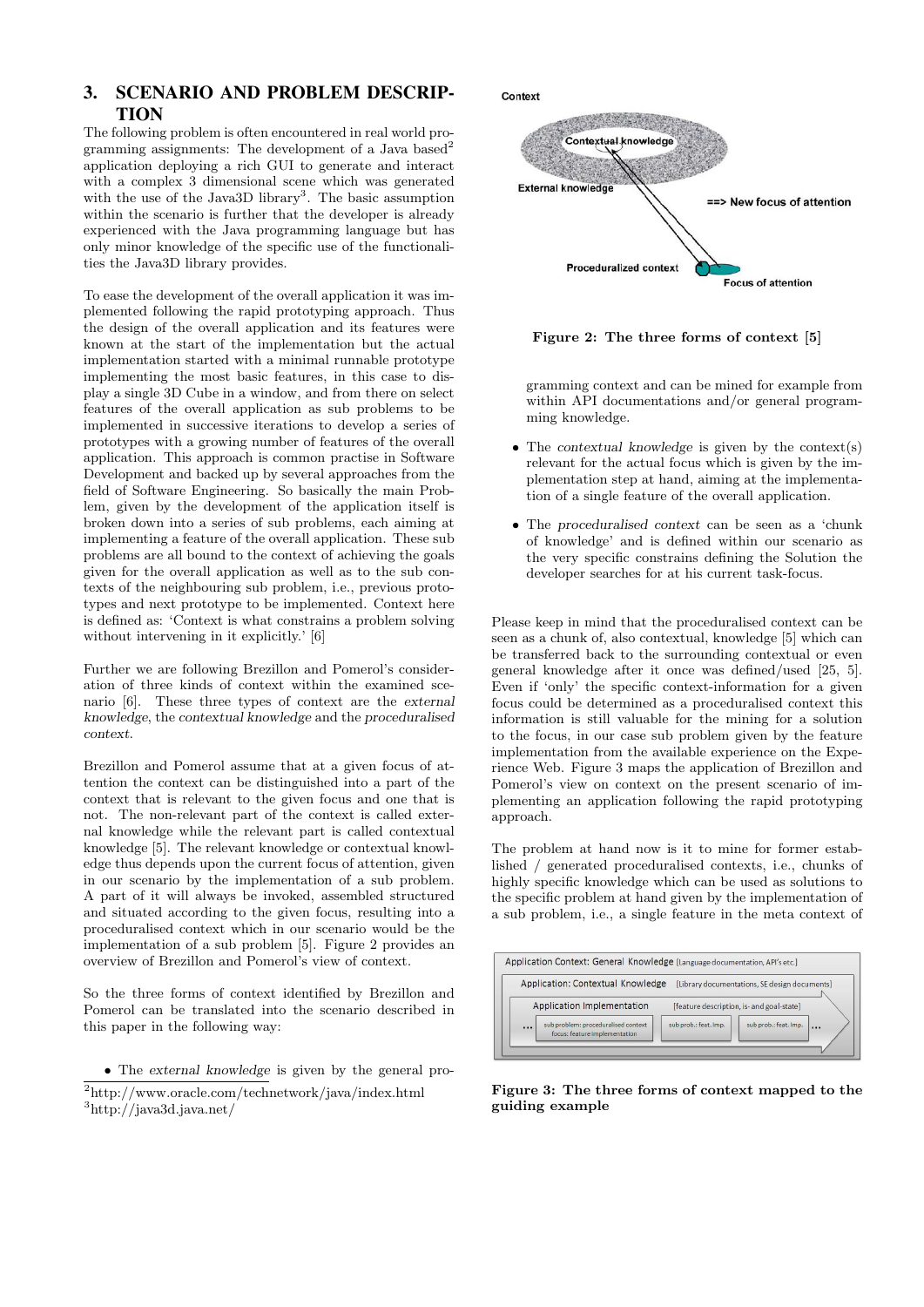the implementation of the overall application itself. This approach is using the notion that knowledge about the problem context can be seen as a role knowledge can play. By basing the mining process upon the context knowledge associated with the problem we can exploit its problem description capabilities to mine for more accurate solutions

Due to the highly specific nature of the sub problems at hand there is no option to look them up in any present 'How to' web portal, as they only provide experiences of a certain level of abstraction, to abstract to fit a highly specific problem. So far there are only two ways to derive highly specific solutions from the available experience. The first one is to rely on the available general knowledge e.g., API or Library documentations and involves the necessary abstraction and respective specialisation of the problem at hand to the abstraction level of the available documentation and back to the specific problem at hand. The second one is to search for a similar problem description of the problem at hand manually and to try and find a matching solution which requires minimal effort in adaptation to the problem at hand. The later one is a very common approach as shown for example by this quote: 'Last week I finished my first Android application. All through the development stage I had to google a lot for examples which some were really hard to find (even though you can find reference for everything in the SDK, for me, it's easier to understand from a code sample).'<sup>4</sup> Especially this approach is followed while learning new programming languages and or beginning to develop in new SDKs or fields of applications where no prior specific contextual knowledge is available to the developer. Alternative approaches, besides the herein proposed mining for the solutions from the Experience Web, are already being developed. For example, code repositories can be of help but are also bound to certain agreed upon levels of abstractions for the solutions they provide. Another approach to solution providing is given by using knowledge-based systems interacting with the development environment, as for example described in [20].

So after defining the scenario this paper refers to and mapping the three kinds of context proposed by Brezillon and Pomerol to it we will now aim at deploying our experiences made during the actual development of the use case into a guiding example. The guiding example aims at highlighting the key technical as well as content related aspects of mining for a solution of a contextualised highly specific problem and give insight on which of these aspects need to be addressed to establish an automated mining process for said solutions.

## 4. PROCESS AND COMMON ASPECTS OF SOLUTION MINING

We base the process of mining for a solution to a contextualised highly specific problem on the notions regarding experience formulated by Schank and Abelson [26]. This notion assumes that all knowledge and thus all accounts of experience are story-based. As Schank and Abelson put it, 'where people's experiences in life are exactly as expected, there is no cognitive utility in storing these experiences away in memory' [26]. However, there is a cognitive utility to gen-

erate a story if a problem, particular a highly specific one was solved, especially if it was solved for the first time by the storyteller or after a long period of searching for/ trying to generate a solution to the problem which is often the case for highly specific problems.

So for the inspection of the task of mining for solutions to highly specific problems we define such solutions as a problem solving experiences, composed of a part describing the preconditions P of the problem, the goal conditions G after the solution is applied, and the missing part M of the experience given by the working solution to the problem described within the experience. Thus the problems solution can be defined as the sequence of actions needed for the transfer of a situation from P to G.

The question for the transfer from P to G is formulated in dependency to the desired characteristics of P, G, and most importantly, the aspects of M, which are constituted by and describe the context the problem is situated in. So basically we are looking to fill the gap in the experience based upon the description of its known beginning and it's supposed but maybe not yet known or even unexpected ending (illustrated by Figure 4). By describing the context of the problem and thus defining the characteristics of the missing part we are looking for to fill in the gap in our experience. However we are aiming at mining an existing formalised experience of solving a problem and are not aiming at deep analysis of the problems nature and / or apply complex NLP to derive or determine a solution from the problem description itself.

As we have already established in section 3 of this paper we differentiate between three kinds of context, general knowledge, contextual knowledge and proceduralised context, following Brezillon and Pomerol's view on context in goal oriented tasks. Thus we are aiming to mine a experience representing a proceduralised context formerly applied successfully. This experience is searched for by providing as much context information to describe the expected, needed, proceduralised context, i.e., the gap in our experience and by providing as much contextual information about the known parts of the experience, given by the preconditions P and goal conditions G as well as describing the sector of general knowledge we aim for to search within by providing as much information about the meta problem at hand in which the specific problem we are looking at is embedded, which is the for example the overall Java application in our guiding example. So we have to take into account three levels of contextualising the available data: High level, i.e., general knowledge, meta problem at hand, than the problem structure itself by describing the sequence of sub problems down to P and G of one single sub problem and finally at the most fine granular level the gap in the experience we try to fill has to be contextualised by as much information regarding the expected characteristics of the chunk of knowledge, i.e., the experience or part of an experience we seek to mine to complete the experience of our highly specific sub problem one after the other and thus form a chain of them to finally get a chain that solves the given meta problem at hand.

The task of mining for missing parts of highly specific stories describing a sub problem is highly specific due. The sub problems are being embedded into a chain to form the

<sup>4</sup>http://www.morethantechnical.com/2009/07/30/firststeps-in-android-programming/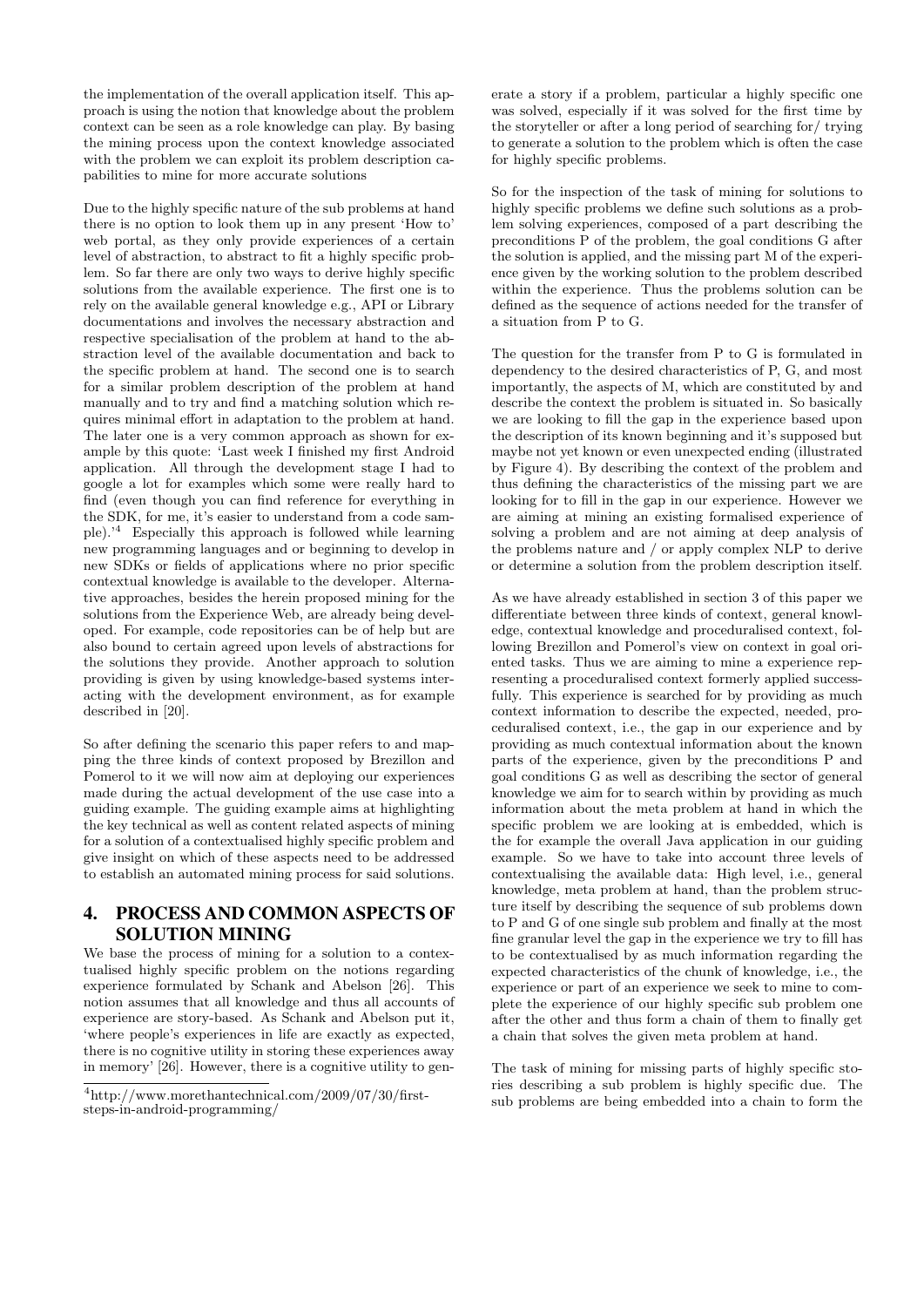

Figure 4: The missing experience chunk

solution to a meta problem. It can be split in four tasks.

# 4.1 Meta problem decomposition and characterising sub problems

The first task at hand would be given by decomposing a meta problem into specific sub problems. This task normally, at least for our guiding example, is eliminated by Software Engineering steps involved in the generation of the application, such as feature planning. So we are not aiming at automatic problem decomposition. However it could be necessary if the solution mining isn't aiming at SE or other beforehand decomposed problems or if only a broad problem is presented to the mining process which could benefit from a breakdown into sub problems with regards to providing a detailed and in depth solution. Basic to the problem decomposition is the problem cognition 'what's the problem?'. This problem cognition test aims at establishing in which domain of general knowledge we will have to mine and which are the top level (or most abstract) characteristics of the problem at hand being integrated in the contextualising of the top level description of the problem to be used in the mining process. After completing this first characterisation of the meta problem we will have to decompose the problem into sub problems. This is often done by e.g. temporal ordering in a series of sub problems or, in our guiding example, by prioritising feature implementation. Further we define or determine for all sub problems the P and G, preconditions and goal conditions, as far as we know them already or as we desire them to be, with regard to the G's of our sub problem stories. Thus we should end up with a set of sub problems given now by a P and G descriptions forming the contextualising information to describe the contextual knowledge we will look at, the second most abstract level of knowledge involved. And each sub problem experience should now have a gap between its P and G waiting to be filled by a chunk of knowledge or proceduralised context we aim to mine for.

If the mining takes place in a learning context, where the next sub problem to reach a meta-problem solution might not yet be known a complete decomposition of the meta problem into sub problems cannot be accomplished from

the start on. In such a case the approach will be 'growing naturally', in coordination with task 4 'Integrating a solution, proceduralised context, in the contextual- and external knowledge' and using this growing number of classified/controlled proceduralised contexts to identify further sub problems in a short range, in the manner of the 'next step in the right direction', i.e., the next solution to a sub problem useful to reach the goal of solving the meta problem at hand or just growing the knowledge graph in the problems domain.

For each sub problem identified we than have to establish the main characteristics of the sub problem again. This could for example be, in a text mining approach, to identify key concepts involved in the sub problem. In our guiding example this could be for an example a certain Java class and the exact use of a method the class provides to rotate geometry around a specific axis. Thus we would end up with the name of the class, the name of the method, the concepts of geometry, the verb rotate and the name of the axis as the key ingredients of the sub problem at hand thus forming the main components of any question or answer regarding the solution to this sub problem at hand.

For text mining one could further determine, based upon empirical data or statistical approaches, common grammar structures used often for the formulation of similar questions and for the answers to them. These grammar structures could then be incorporated into either a direct text mining on sources of experiences from the web or are incorporated in the query formation to be used on available web tools, such as search engines. At this point we are actually going to access the experience available on the Internet which progresses us to the second task.

## 4.2 Meta result evaluation and selection, queueing and classifying mining targets

The second task consists of the identification and evaluation of the experience sources available to us and our means to access them. By mean of access we refer to the device we are using to access the web, either mobile or desktop for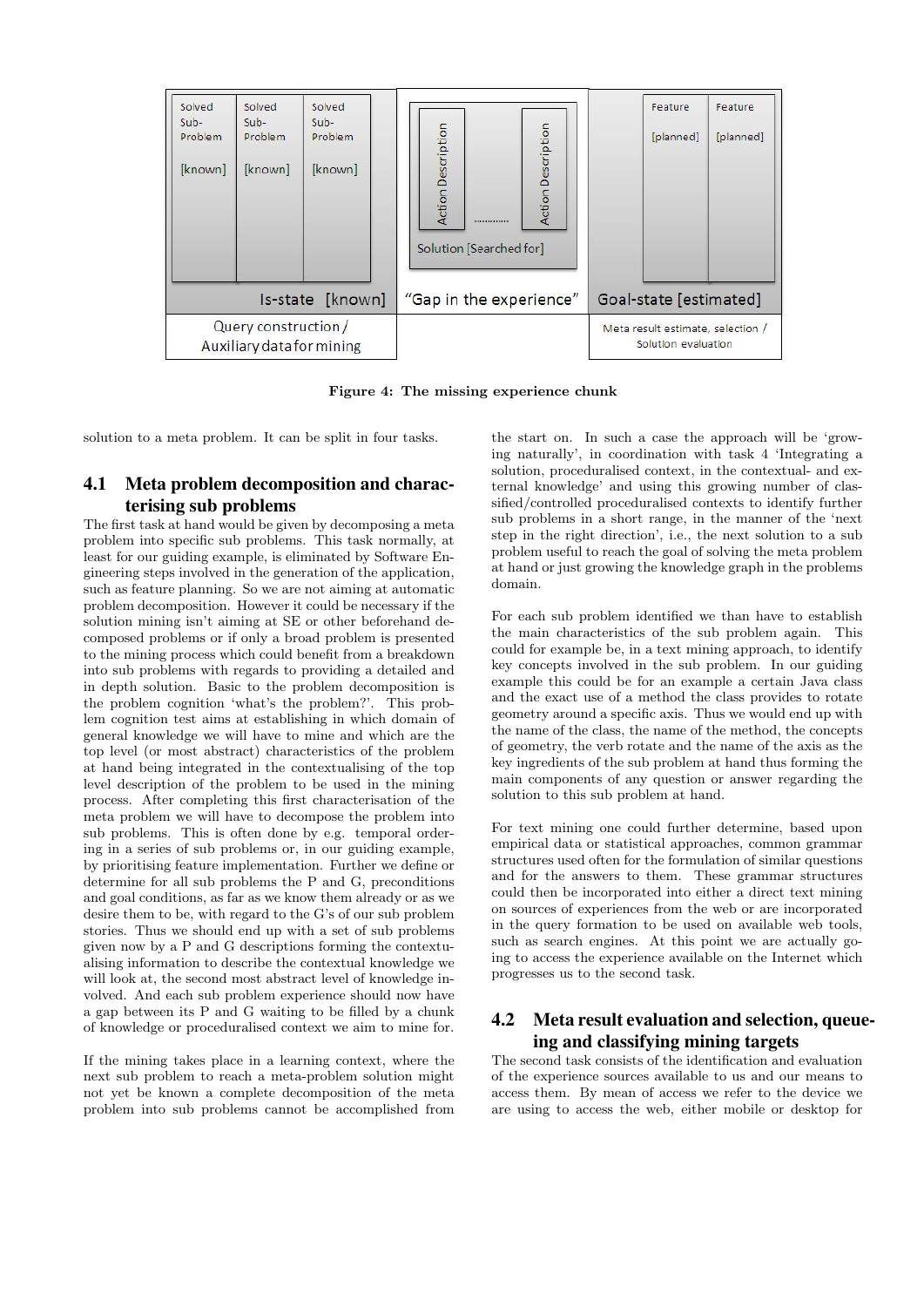example, and the tools that we are about to employ in the mining for solutions. Tools here are a variety of means to realise the raw knowledge acquisition phase of the mining process. This raw knowledge acquisition aims at focusing the actual mining for solutions on areas of the experience web likely to contain the correct solutions. These areas can be, for example, given by expert forums in which a certain topic or domain, in our guiding example programming for Java3D, is covered. Tools to identify such areas of interest can be a variety of search engines, crawlers or different means of accessing the sources of experience available on the Internet. In our guiding example we relied on a number of expert forums dealing with Java3D coding. For any search engine based approach it is important to compose an effective query. This step is equivalent to designing effective auxiliary data to steer the behaviour of automated knowledge gathering tools such as crawlers. The data from the problem characterisation within the first task is incorporated at this time in to the query composition or gathering component programming. Besides the problem description aiding the query composition obviously when searching for a transfer from P to G, representing the solution to the problem, P and G themselves have to be well described, i.e., formalised to be incorporated in a query to be used as auxiliary data guiding the raw data acquisition tools e.g. crawlers.

The next step is given by processing the query with the tools chosen (do a search in the guiding example) or run the gathering tools a first time. The results, which we call meta results for now, are either a list of possible sources (websites) or the first volume of raw knowledge gathered by the tools, e.g. raw text from forums. These meta results are than subjected to coarse-grained analysis with regard to the density of key problem concepts mentions and/or matching to established common grammars used in questions/answers related to the problem at hand. If this analysis returns a considerable lack of such concepts and or mismatch of the grammars within the meta results, the query in use / the auxiliary data guiding the gathering-tools, has to be refined. Contrariwise such a poor result of a first retrieval of knowledge sources could be a stern clue on how to reformulate the query/adjust the auxiliary data, by deriving common concepts or grammar structures from the meta results of the first retrieval. This is similar to the behaviour a human shows, when she discovers the correct way to formulate a question on a problem new to her and thus a particular complex step to automatise.

As the next task aims for the detailed evaluation of the concrete results represented by the now present meta results (website snippets forming a search result list or the volume of raw text from a crawl) it is desirable to schedule the meta results in a given way and thus queueing the detailed analysis of each concrete result represent by its meta result reference with regard to the expected quality, usefulness of the concrete result derived from the characteristics of its meta result reference. This could be done for example by temporal ordering with regard to the already established temporal ordering of sub problems that is expected for the meta problem. Another approach is the ordering of the meta results by sheer quantification of mentioning's of the key concepts to the problem at hand. Further parameters that can be employed to refine the sequencing of the meta results

are: estimate of usefulness, based upon concept-mentioning, grammar analysis, syntactical impression, ranging from coherent, well ordered to chaotic, the provenance of the meta result, ranging for example from sponsored meta results to well established expert forums, which of course demands the necessary meta data to establish the quality of the source of experience. A criterion not sequencing the meta results but classifying them and thus distribute them to tailored mining approaches, is given by the knowledge formalisation approach a concrete source of experience instruments. Knowing the target sources knowledge representation is important to employ the adequate techniques for the solution mining task at hand. Furthermore one needs to adapt said techniques further with regard to make them scalable.

## 4.3 Mining solutions from concrete results, evaluating and use/adapt them to the problem

The third task at hand is given by the deep evaluation of a determined artefact or concrete result from the shallow analysis of the meta results. In this task the semantics and not only its syntactic or statistical properties like grammar structure or term frequencies, of the contents of the concrete results are taken into account for a first time. The need for analysing, at least roughly, the semantic of the experience contained in the concrete source at hand is given by the need to determine if we are dealing with a chunk of knowledge describing a solution or are we, maybe, only looking at a paraphrased version of our own question, which of course would match most of the criteria listed so far to also identify a chunk of knowledge, or experience or bit of an experience, describing the solution we are searching for. We further could employ pattern matching on the information surrounding the concrete source we are considering being a solution. This could be done by, for example, analysing the position of a text in a discussion thread, where a text at the very beginning is most likely a question for a solution and a text at the end is most likely a text describing or rating a solution. This descriptions of usefulness, correctness of solutions provided is also an aspect we can exploit while mining for solutions to our problem. We could employ various well established techniques used for opinion mining on candidates of bits of knowledge to evaluate the solutions or even identify them as solutions. This could be achieved by identifying positive, negative sentimental keywords, grammar structures and the like, think of identifying sentences like 'THX that did the trick :)' and mine on responses to the chunk of knowledge we are examining to determine if they were positive or negative. Further options for the evaluation of solutions are provided by community based annotations, such as ratings of solutions and highlighting problem descriptions as 'solved'.

If we found a solution text relevant enough to our specific problem at hand, which includes that we might also want to roughly determine the abstraction grade of the text in the concrete result at hand, we must decide if we either want to: Directly use the solution or adapt it which most often means a specialisation of the still too abstract, but best find, solution. If we use abstraction and/or specialisation to match the best found present solution to our specific problem it means we are moving the solution between our three contexts. Such movement can range from the proceduralised context, as the most specific, up the levels to find an ab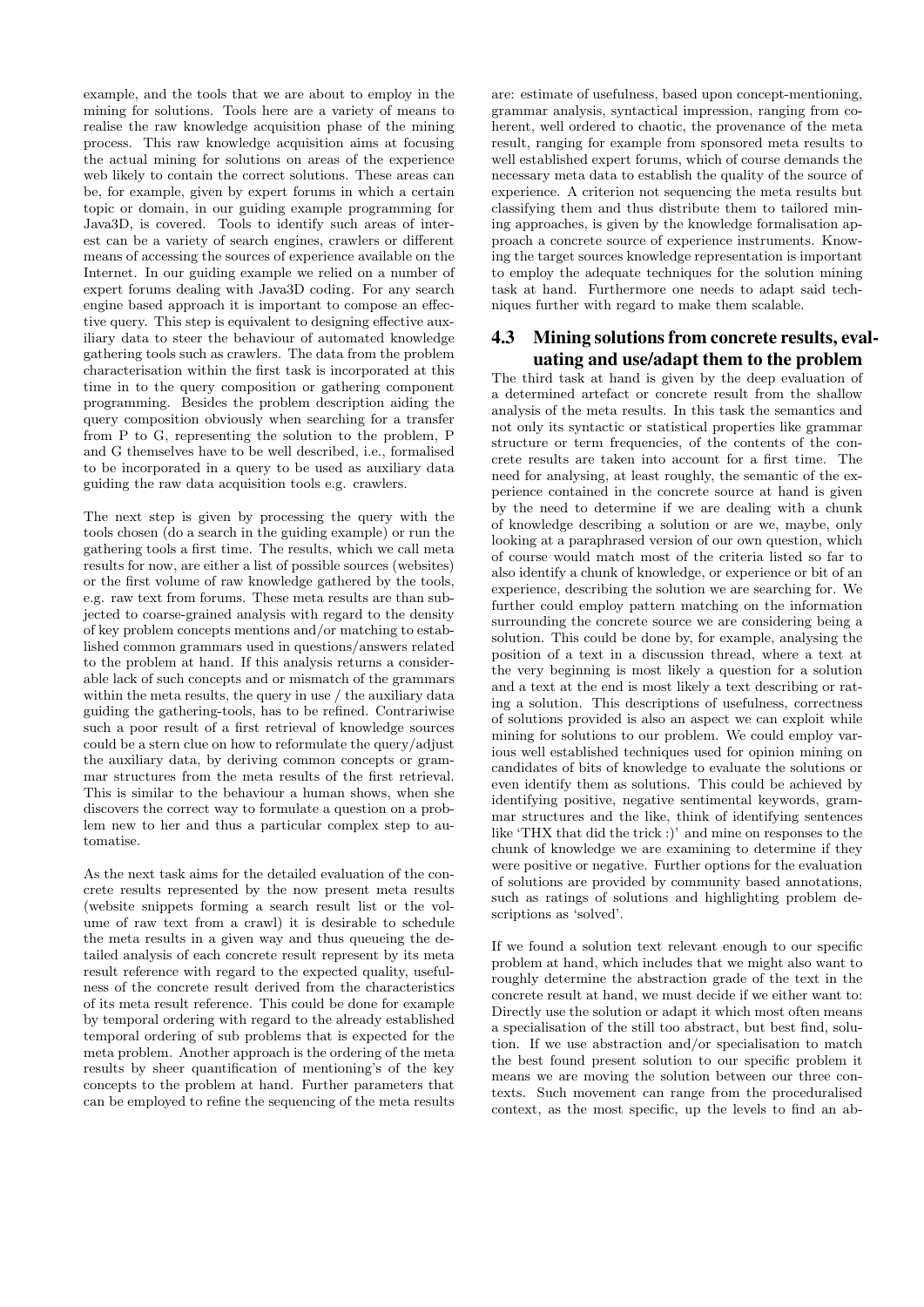stracted version of the solution or problem, and down again to specialise the solution down to our specific sub problem at hand. This possibility of the necessity of moving between different levels of abstraction also raises the question for the knowledge formalisation most likely to being minimal and most exact thus not needing to being abstracted and/or specialised to adapt the solution mined.

While much effort is invested in the mining for the best possible and most specific solution to our specific sub problem, it also can't hurt to memorise a number of known failed solutions to the problem. These negative examples can help refine the query and/or auxiliary data guiding the knowledge acquisition tools, processes by providing filter criteria.

## 4.4 Integrating solution, a proceduralised context, in contextual and external knowledge

The last task in mining and using a solution for a specific problem is given by the need to integrate the solution in the contextual knowledge or even the external knowledge. This means that a mined, applied and possibly adapted solution, made up of a chunk of knowledge, i.e., a proceduralised context, has to be integrated in a surrounding context to be easily retrieved, reused if the need to solve a problem similar to the just solved problem should occur, which represents a form of learning in the problem domain at hand. Therefor we need to classify the solutions or proceduralised contexts to annotate them with the problem they are applicable to.

Depending on the evaluation of the solutions application we can either integrate the solution as a valid one in our knowledge in the way described above and move on to mine for the solution to the next sub problem in the meta problem queue or we need to mine for a new solution. For each successfully applied solution we have to document its provenance (in our guiding example for example place a bookmark) to enable fast access for mining similar solutions problems and thus learning to how to effectively access the experience sources available. This can be fostered by grouping the identified sources of experiences, providing successful solutions to sub problem, into groups of similar sub problems or into groups describing common forms of meta problems. This structuring of experience resources could, for example, follow a graph based approach to provide a growing graph of proceduralised contexts, representing successful problem solutions, with graph regions themselves describing certain meta problem chains, representing contextual knowledge for high level problems and the whole graph itself describing the general knowledge in the specific family of meta problems solutions were mined for. Another possible way to rearrange the mined solutions is to build up an ontology describing the possible solutions in a given domain of meta problems. This approach would be most likely very similar to the approach to derive large scale situational ontologies from how-to instructions from the web, described by Jung [10].

## 5. CHALLENGES OF AUTOMATING SO-LUTION MINING WITHIN SEASALTEXP

An architecture aiming at integrating experience from the web into its own knowledge is given by the  $SEASALT^{exp}$  architecture [19]. Thus integrating solution mining into this architecture would be a valuable addition to the architecture



Figure 5: Seasalt $^{exp}$  [19]

and a good background to identify some of the challenges still to be overcome to achieve automated solution mining. The SEASALT<sup> $exp$ </sup> architecture aims at providing knowledge intensive information systems which are also Explanationaware. Figure 5 shows an overview of the architecture.

The module where the automated solution mining would be realised in is the Intelligent Interface. This interface can already make use of automated knowledge extraction from experience present in web communities to derive basic forms of knowledge, such as taxonomies [24]. The architecture also is suitable for atomised problem mining due to its approach to the knowledge formalisation, acquisition due to the distributed case bases dealing with sub parts of a complex problem, which can be compared to the sub problems described in the guiding example. It further already allows for the crawling of Internet forums as a way of acquiring initial, or meta, results to mine concrete solutions from.

The first challenge to be dealt with is given by the actual design of the auxiliary data to help provide the meta results as well as to determine schedule the concrete results and their respective analysis. This requires the already mentioned modelling of common grammars found in problem descriptions and their respective question- and solution-texts for example. It further implies the question of how to establish initial Gazetteers of problem specific keywords and how to evolve/optimise them. Another problem is given by the question of the knowledge formalisation approach, currently the architecture is centred on analysing unstructured text. It is an interesting question on how it might bene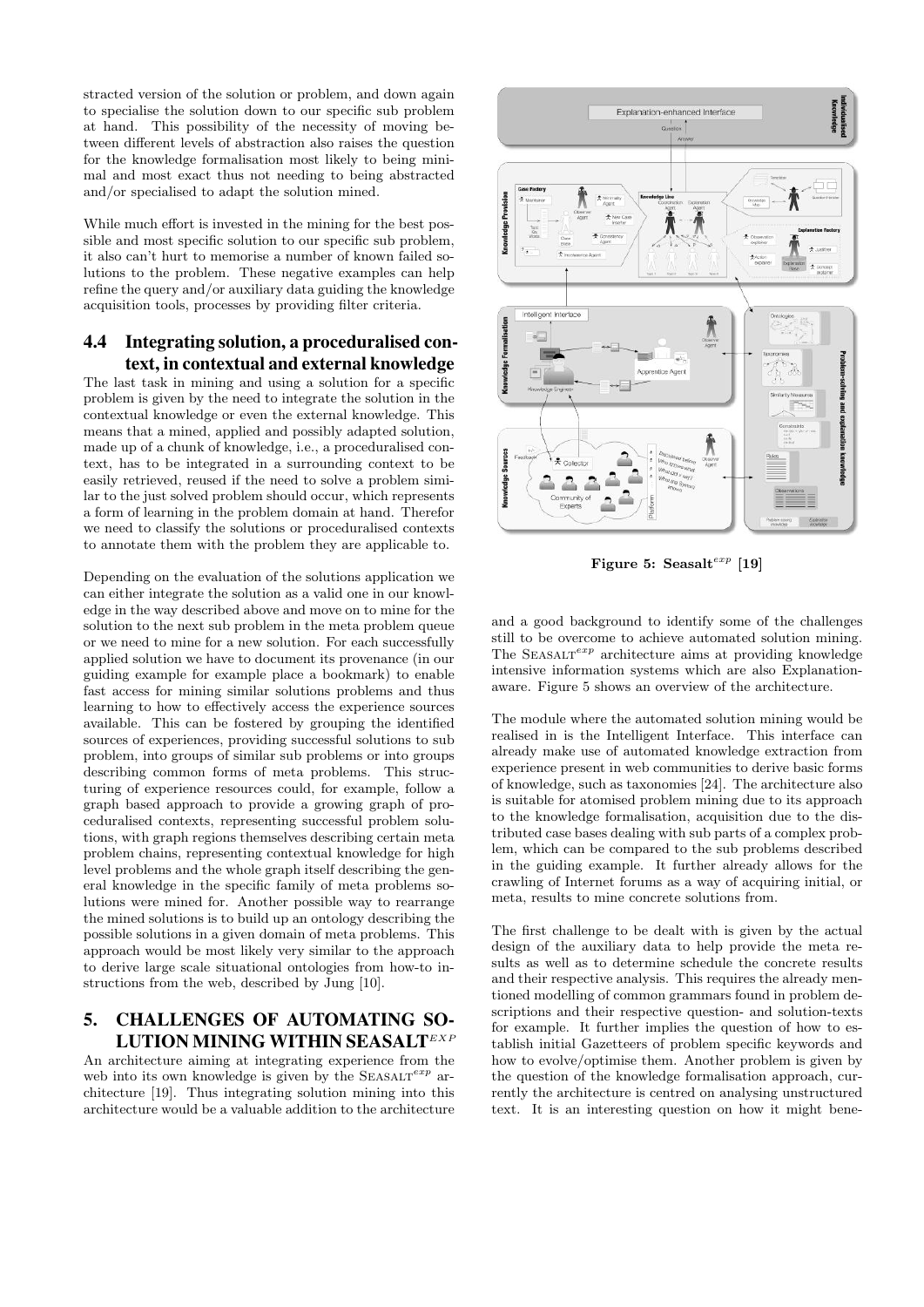fit from better usage of possibilities provided by semantic web techniques. One such aspect, already supported by the architecture is given by Linked Open data. What is not currently supported by the architecture is the use of meta tools, such as web search engines. What is supported and in fact one of the main features of the architecture is the use of a distributed knowledge base following the approach of the experience factory introduced by Althoff et al. [1]. Adding a solution knowledge base and diversifying it to represent any given number of problem sub spaces or sub problems should be easily doable within the architecture. However the layout of this distributed problem and/or solution knowledge base must be designed before the actual KBS is designed and thus it isn't possible yet within the architecture to create dynamic 'on the fly' decompositions of meta problems into chains of sub problems as of their respective knowledge bases would need to be designed prior such an problem composition could be done.

## 6. SUMMARY AND OUTLOOK

Within this paper we have described the task of automated mining for solutions to highly specific problems. We did so under the premise of mapping the split view on context introduced by Brezillon and Pomerol onto three different levels of abstraction of the problem domain. By this we integrate the notion of activity or focus and its influence on the context into the mining for a solution. We loosely followed a guiding example consisting of the development of a Java application to demonstrate a real application of solution hunting and problem decomposition. Based upon this example we introduced basic steps of the solution mining process and common aspects we deem interesting to be analysed closer in upcoming research on solution mining. The main aspects of the process of automated mining for solutions to highly specific problems were identified as meta problem decomposition and the characterising of sub problems chaining up to a meta problem. Further we identified the need to evaluate meta results and selecting, queuing and classifying them in an intelligent way to form an effort optimising schedule for mining of the concrete results represented by said meta results. We than established example approaches of mining from the concrete results and identified the need to again evaluate the mined solutions before use and decide if and how to use the solutions with regard to possible adaption mainly with regard to needed abstraction, specialisation of the mined problem solution to fit the abstraction level of the sub problem at hand. Finally we identified the need to integrate mined successful solutions as well as mined unsuccessful solutions to a certain degree, into an overall knowledge representation describing the problem space we are mining solutions for. We proposed to use a graph structure representing the problem space in whole, with regions of the graph representing common meta problem families in the problem domain and single nodes of the graph representing on successful solution to one highly specific sub problem, representing on successful chunk of knowledge, bit of experience or proceduralised context. We than took the newly established outlines for automatic solution mining for highly specific problems and considered their integration in an currently developed architecture for the design of KBS. We thereby were able to give a first insight on possible problems occurring while trying to integrate automatic solution mining in existing approaches to KBS and KBS design.

For the near future we are aiming at refining the process main tasks described in this paper in an initial form. We will particularly focus our efforts on a detailed analysis of the requirements existent for the syntactic analysis of meta results to establish their likelihood to hold adequate solutions to mine from. Therefor we are aiming to build a customised NLP application based on the well established GATE framework. This application will then be put to use in a mining process for meta results from a manually established source of experience. We will than further analyse which characteristics of the meta results are most useful to act as indicators for the presence of solutions in the source the meta result stands for.

#### 7. REFERENCES

- [1] K.-D. Althoff, J. Mänz, and M. Nick. Integrating case-based reasoning and experience factory: Case studies and implications. In U. Furbach, editor, Proceedings of the 28th German Conference on Artificial Intelligence Workshop on Knowledge Engineering and Software Engineering, pages 1–12, Koblenz, Germany, 11. - 14. September 2005. Springer, LNAI 3698.
- [2] K. Bach, C. S. Sauer, and K.-D. Althoff. Deriving case base vocabulary from web community data. In C. Marling, editor, ICCBR-2010 Workshop Proceedings: Workshop on Reasonng From Experiences On The Web, pages 111–120, 2010.
- [3] R. Bergmann. Experience Management: Foundations, Development Methodology, and Internet-Based Applications, volume 2432 of LNCS. Springer, 2002.
- [4] D. M. Boyd and N. B. Ellison. Social network sites: Definition, history, and scholarship. Journal of Computer-Mediated Communication, 13(1):210–230, October 2007.
- [5] P. Brézillon. A context approach of social networks. In proceedings of the Workshop on Modeling and Retrieval of Context, Ulm, Germany, volume 114, 2004.
- [6] R. Brezillon and J. Pomerol. Contextual knowledge sharing and cooperation in intelligent assistant systems. Travail Humain, 62:223–246, 1999.
- [7] A. Gordon. Mining commonsense knowledge from personal stories in internet weblogs. Automated Knowledge Base Construction, page 8, 2010.
- [8] N. Ihle, A. Hanft, and K.-D. Althoff. Extraction of adaptation knowledge from internet communities. In S. J. Delany, editor, ICCBR 2009 Workshop Proc., Workshop Reasoning from Experiences on the Web, pages 269–278, July 2009.
- [9] K. Inui, S. Abe, K. Hara, H. Morita, C. Sao, M. Eguchi, A. Sumida, K. Murakami, and S. Matsuyoshi. Experience mining: Building a large-scale database of personal experiences and opinions from web documents. In Web Intelligence and Intelligent Agent Technology, 2008. WI-IAT'08. IEEE/WIC/ACM International Conference on, volume 1, pages 314–321. IEEE, 2008.
- [10] Y. Jung, J. Ryu, K. Kim, and S. Myaeng. Automatic construction of a large-scale situation ontology by mining how-to instructions from the web. Web Semantics: Science, Services and Agents on the World